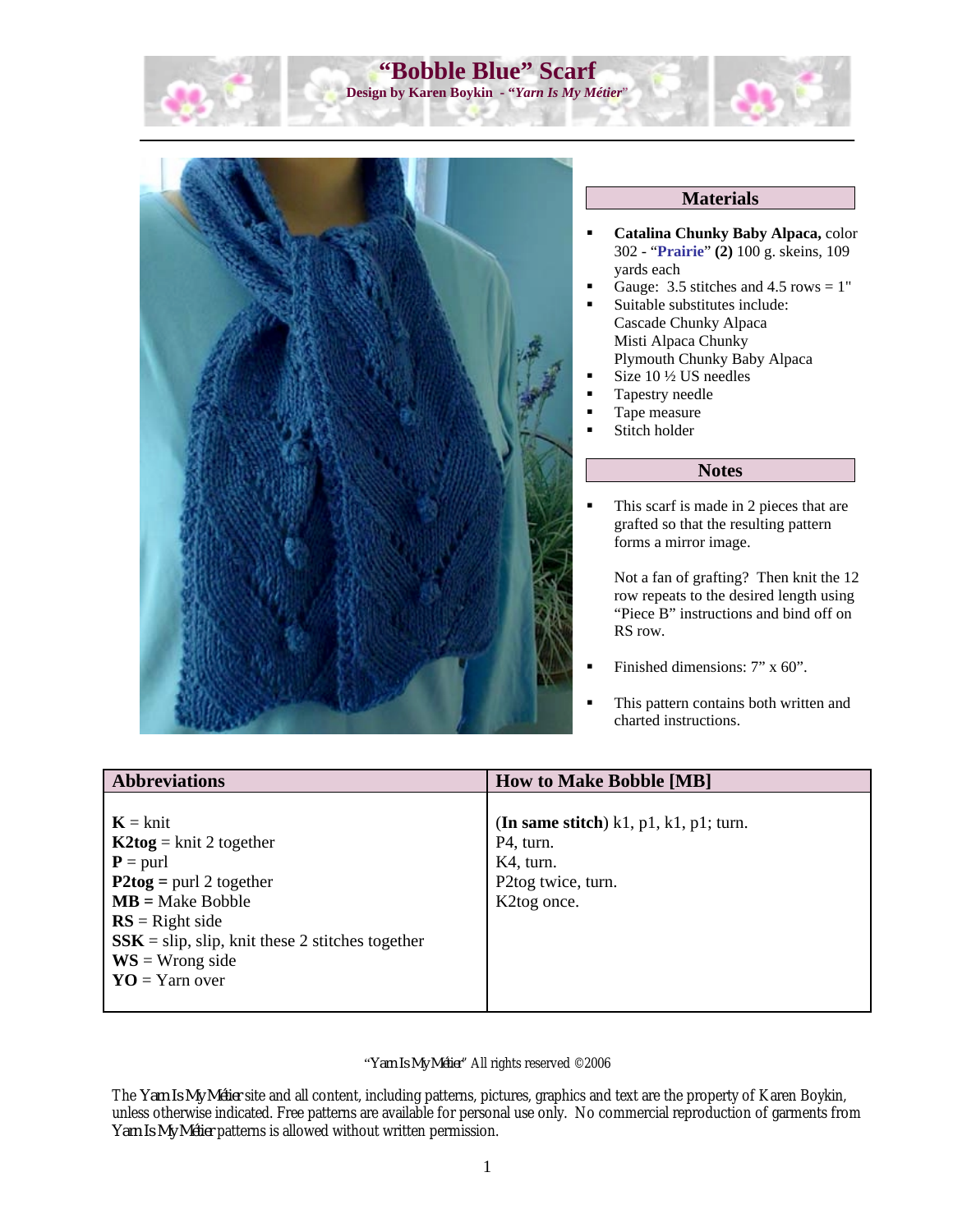



## **Instructions - Piece A** (**9 repeats of 12-row pattern**)

Cast on 25 stitches, working 12-row repeat of pattern as follows:

- **Row 1** k6, k2tog, k4, yo, k1, yo, k4, ssk, k6
- **Row 2 (and all WS rows)** k2, p21, k2
- **Row 3** k5, k2tog, k4, yo, k3, yo, k4, ssk, k5
- **Row 5** k4, k2tog, k4, yo, k5, yo, k4, ssk, k4
- **Row 7** k3, k2tog, k4, yo, k7, yo, k4, ssk, k3
- **Row 9** k2, k2tog, k4, yo, k9, yo, k4, ssk, k2
- **Row 11** k12, MB, k12
- **Row 12 (same as Row 2)**

Continue in 12-row pattern until **9** repeats are completed, ending on **WS** row. Place stitches on holder.

#### "*Yarn Is My Métier*" All rights reserved ©2006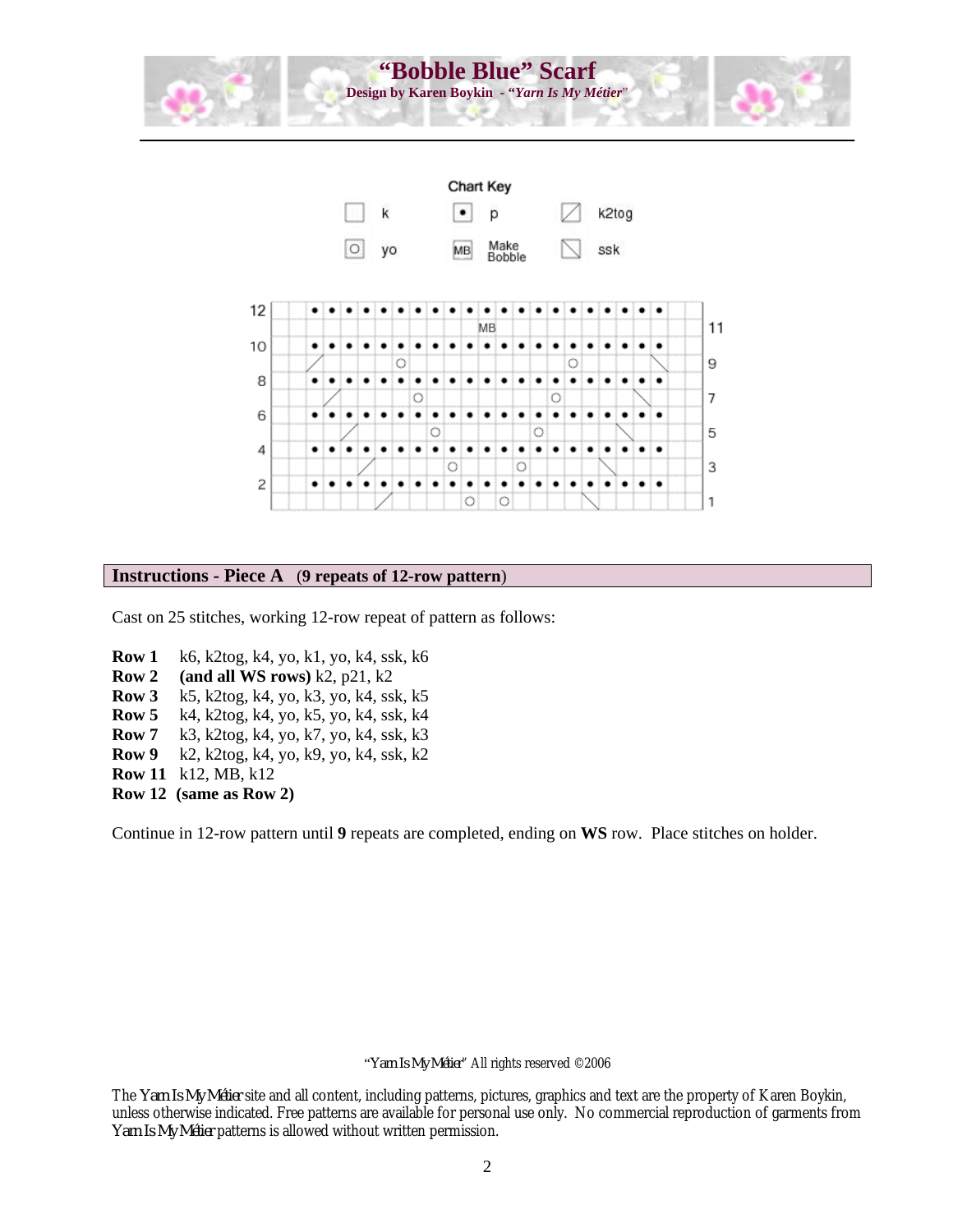

#### **Instructions – Piece B** (**8 repeats of 12-row pattern, plus 11 rows**)

Cast on 25 stitches, working 12-row repeat of pattern as follows:

**Row 1** k6, k2tog, k4, yo, k1, yo, k4, ssk, k6 **Row 2 (and all WS rows)** k2, p21, k2 **Row 3** k5, k2tog, k4, yo, k3, yo, k4, ssk, k5 **Row 5** k4, k2tog, k4, yo, k5, yo, k4, ssk, k4 **Row 7** k3, k2tog, k4, yo, k7, yo, k4, ssk, k3 **Row 9** k2, k2tog, k4, yo, k9, yo, k4, ssk, k2 **Row 11** k12, MB, k12 **Row 12 (same as Row 2)**

Continue in 12-row pattern until **8** repeats are completed, ending on **WS** row. Finish "Piece B" as follows, ending on **RS** row:

**Row 1** k6, k2tog, k4, yo, k1, yo, k4, ssk, k6 **Row 2 (and all WS rows)** k2, p21, k2 **Row 3** k5, k2tog, k4, yo, k3, yo, k4, ssk, k5 **Row 5** k4, k2tog, k4, yo, k5, yo, k4, ssk, k4 **Row 7** k3, k2tog, k4, yo, k7, yo, k4, ssk, k3 **Row 9** k2, k2tog, k4, yo, k9, yo, k4, ssk, k2 **Row 11** k25**\***

**(\* Row 11** of this final pattern differs slightly, so that Pieces A and B will match up when grafting. **There is no Row 12.)** 

Leave "Piece B" stitches on the needle. Cut yarn, leaving an at least 15" tail for grafting.

"*Yarn Is My Métier*" All rights reserved ©2006